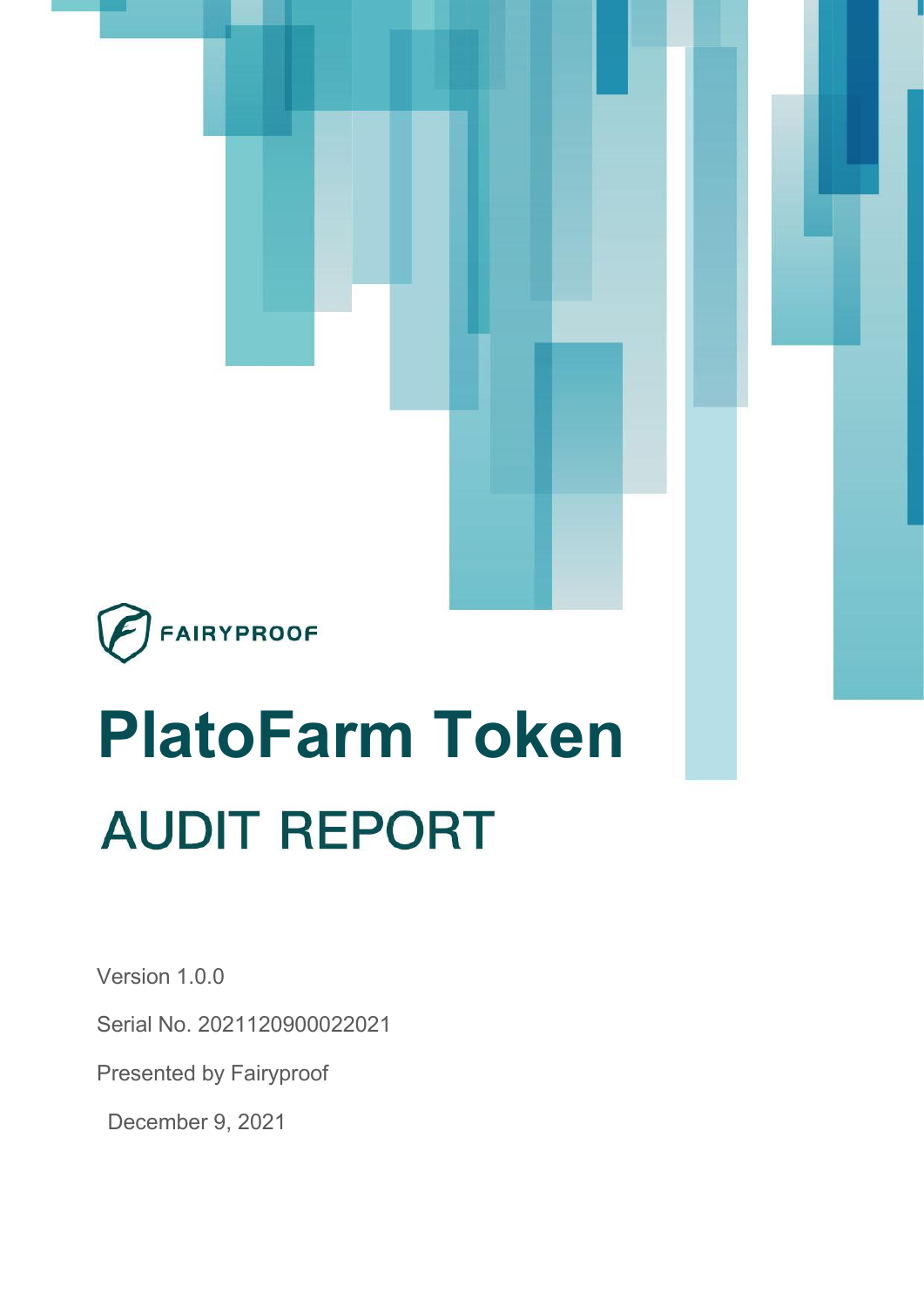# **01. Introduction**

This document includes the results of the audit performed by the Fairyproof team on the PlatoFarm Token project.

### **Audit Start Time:**

December 9, 2021

### **Audit End Time:**

December 9, 2021

### **Project Token's Name:**

Mark

### **Project Contracts' Online Links:**

https://hecoinfo.com/address/0x779a8134750809F79Cf0Ba48ee0fF1A5c41a8fDC#code

https://hecoinfo.com/address/0xd727052d3F36f32aB377C7Ec3CF72B15E22C37b1#code

### **Token Contract's Onchain Address on HECO:**

0x779a8134750809F79Cf0Ba48ee0fF1A5c41a8fDC

### **Audited Source Files:**

The calculated SHA-256 values for the audited files when the audit was done are as follows:

| MARK.sol | $: 0x6ca48019f9f528eb8de6fcdd424d986281ee888aa7bd96179b1cab5718e30fd4$             |
|----------|------------------------------------------------------------------------------------|
|          | MarkMinter.sol: 0x857a614e89d689db34819bce003cea4c75cf8f3c6d42cd40b0973f421b5b0f9d |

The goal of this audit is to review PlatoFarm's solidity implementation for its token issurance function, study potential security vulnerabilities, its general design and architecture, and uncover bugs that could compromise the software in production. [p](https://hecoinfo.com/address/0xd727052d3F36f32aB377C7Ec3CF72B15E22C37b1#code)[ro](https://hecoinfo.com/address/0x779a8134750809F79Cf0Ba48ee0fF1A5c41a8fDC#code)ject.<br> **Audit Start Time:**<br>
December 9, 2021<br> **Project Token's Name:**<br>
Naty<br>
May imposite Contracts' Online Links:<br>
Https://heconolo.com/address/0x779881347508091735/03484ee0ft-1A5c41a8ft0c/frede<br>
https://heconolo.com/a

We make observations on specific areas of the code that present concrete problems, as well as general observations that traverse the entire codebase horizontally, which could improve its quality as a whole.

This audit only applies to the specified code, software or any materials supplied by the PlatoFarm team for specified versions. Whenever the code, software, materials, settings, enviroment etc is changed, the comments of this audit will no longer apply.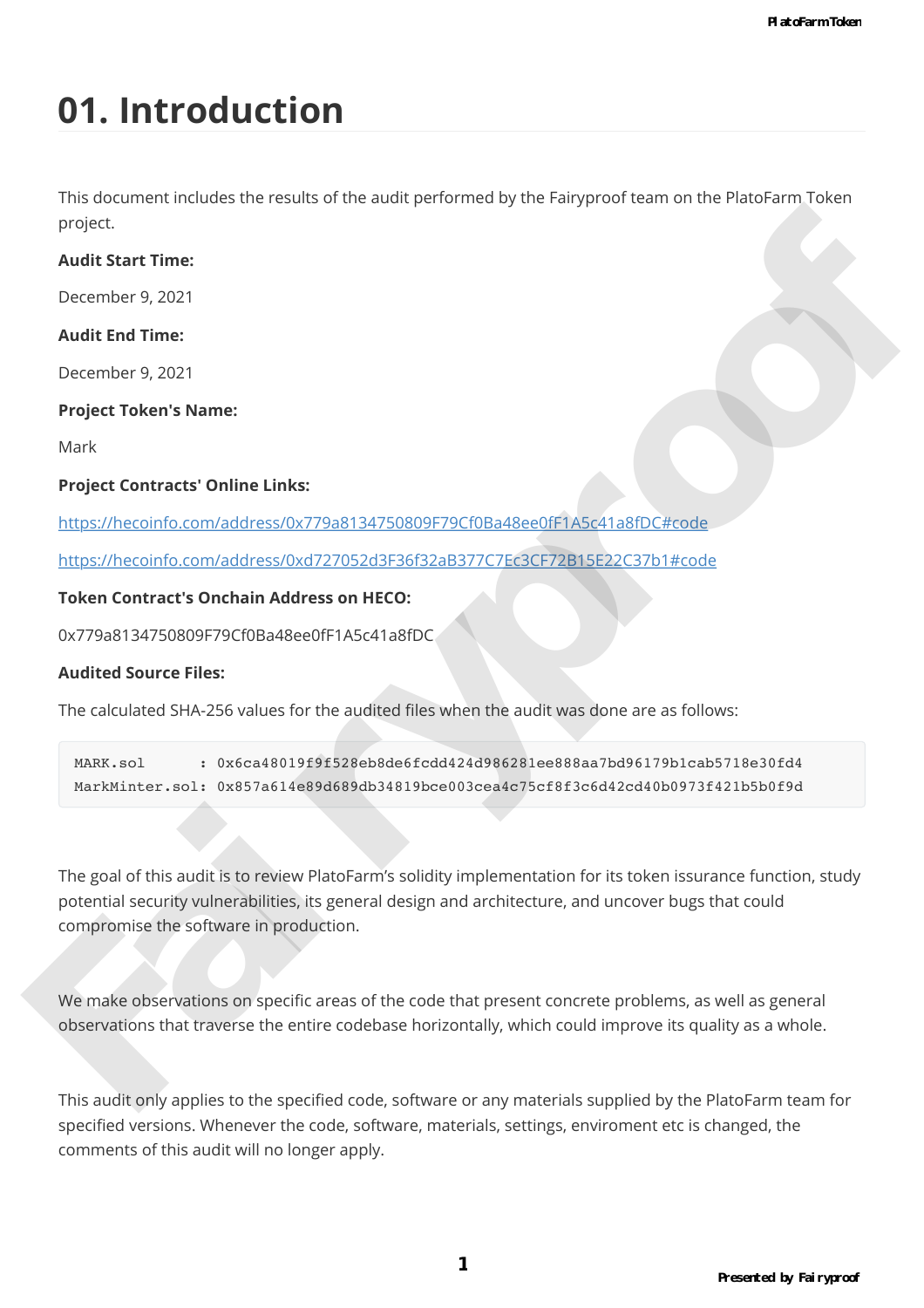### **— Disclaimer**

Note that as of the date of publishing, the contents of this report reflect the current understanding of known security patterns and state of the art regarding system security. You agree that your access and/or use, including but not limited to any associated services, products, protocols, platforms, content, and materials, will be at your sole risk.

The review does not extend to the compiler layer, or any other areas beyond the programming language, or other programming aspects that could present security risks. If the audited source files are smart contract files, risks or issues introduced by using data feeds from offchain sources are not extended by this review either.

Given the size of the project, the findings detailed here are not to be considered exhaustive, and further testing and audit is recommended after the issues covered are fixed.

To the fullest extent permitted by law, we disclaim all warranties, expressed or implied, in connection with this report, its content, and the related services and products and your use thereof, including, without limitation, the implied warranties of merchantability, fitness for a particular purpose, and non-infringement.

We do not warrant, endorse, guarantee, or assume responsibility for any product or service advertised or offered by a third party through the product, any open source or third-party software, code, libraries, materials, or information linked to, called by, referenced by or accessible through the report, its content, and the related services and products, any hyperlinked websites, any websites or mobile applications appearing on any advertising, and we will not be a party to or in any way be responsible for monitoring any transaction between you and any third-party providers of products or services. interimals, without a syous burst into couplied byer, or any other areas beyond the programming larguage, or<br>other responsions can esten the complete layer, or any other areas beyond the programming larguage, or<br>other regr

FOR AVOIDANCE OF DOUBT, THE REPORT, ITS CONTENT, ACCESS, AND/OR USAGE THEREOF, INCLUDING ANY ASSOCIATED SERVICES OR MATERIALS, SHALL NOT BE CONSIDERED OR RELIED UPON AS ANY FORM OF FINANCIAL, INVESTMENT, TAX, LEGAL, REGULATORY, OR OTHER ADVICE.

### **— The PlatoFarm Team's Consent/Acknowledgement:**

The audited materials of the project including but not limited to the documents, home site, source code, etc are all developed, deployed, managed, and maintained outside Mainland CHINA.

The members of the team, the foundation, and all the organizations that participate in the audited project are not Mainland Chinese residents.

The audited project doesn't provide services or products for Mainland Chinese residents.

## **— Methodology**

The above files' code was studied in detail in order to acquire a clear impression of how the its specifications were implemented. The codebase was then subject to deep analysis and scrutiny, resulting in a series of observations. The problems and their potential solutions are discussed in this document and, whenever possible, we identify common sources for such problems and comment on them as well.

The Fairyproof auditing process follows a routine series of steps: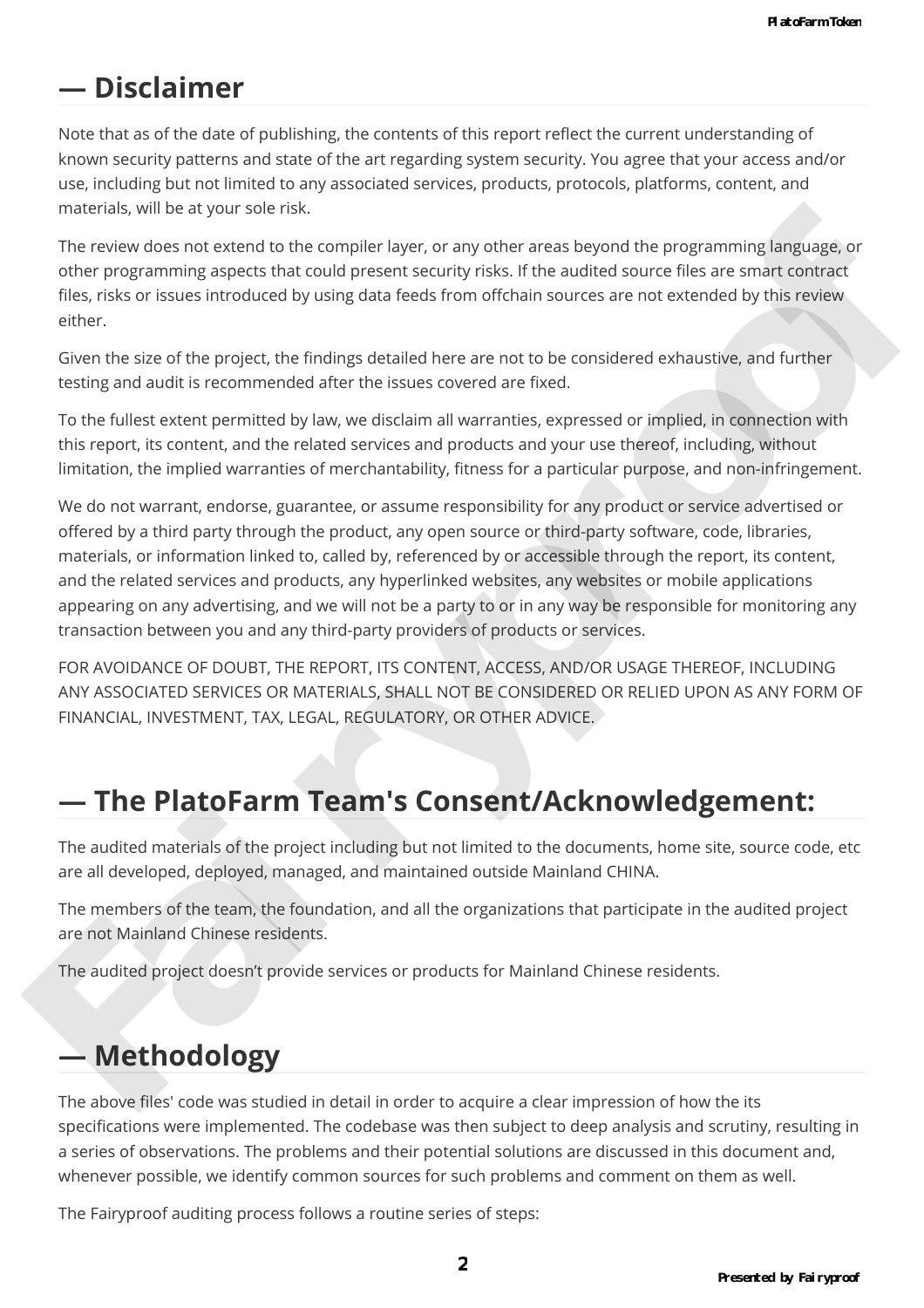1. Code review that includes the following

i. Review of the specifications, sources, and instructions provided to Fairyproof to make sure we understand the size, scope, and functionality of the project's source code.

ii. Manual review of code, which is the process of reading source code line-by-line in an attempt to identify potential vulnerabilities.

iii. Comparison to specification, which is the process of checking whether the code does what the specifications, sources, and instructions provided to Fairyproof describe.

- 2. Testing and automated analysis that includes the following: i. Test coverage analysis, which is the process of determining whether the test cases are actually covering the code and how much code is exercised when we run the test cases. ii. Symbolic execution, which is analyzing a program to determine what inputs cause each part of a program to execute. is complete that space that the space of the control of the space of the space of the space of the space of the space of the space of the space of the space of the space of the space of the space of the space of the space
	- 3. Best practices review, which is a review of the source code to improve maintainability, security, and control based on the established industry and academic practices, recommendations, and research.

### **— Structure of the document**

This report contains a list of issues and comments on all the above source files. Each issue is assigned a severity level based on the potential impact of the issue and recommendations to fix it, if applicable. For ease of navigation, an index by topic and another by severity are both provided at the beginning of the report.

### **— Documentation**

For this audit, we used the following sources of truth about how the PlatoFarm's token issurance function should work:

https://www.platofarm.game/

whitepaper

These were considered the specification, and when discrepancies arose with the actual code behavior, we consulted with the PlatoFarm team or reported an issue.

### **— Comments from Auditor**

| <b>Serial Number</b> | Auditor                  | <b>Audit Time</b>                   | Result |
|----------------------|--------------------------|-------------------------------------|--------|
| 2021120900022021     | Fairyproof Security Team | December 9, 2021 - December 9, 2021 | Passed |

Summary: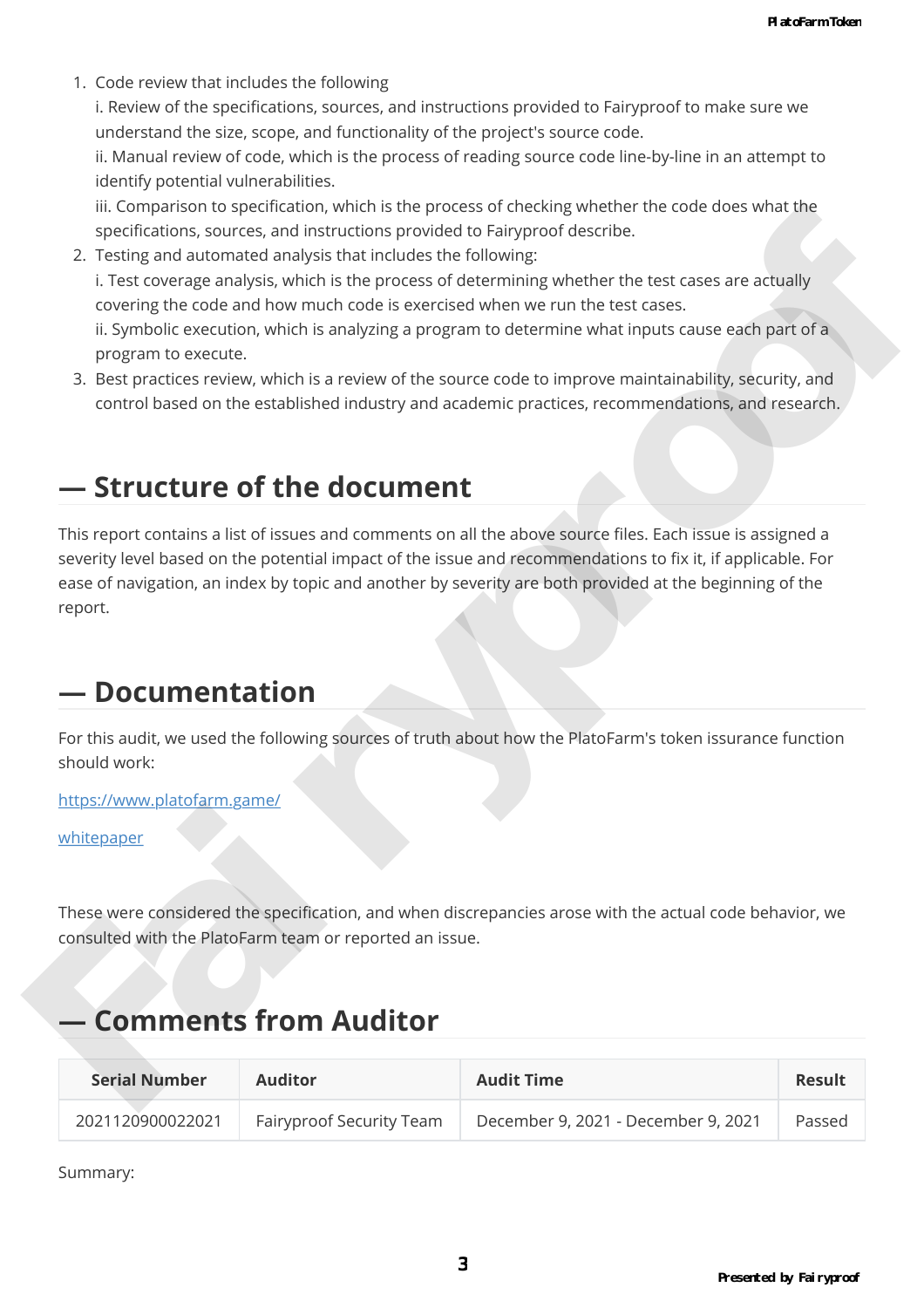The Fairyproof security team used its auto analysis tools and manual work to audit the project. No risks have been discovered at the time of writing.

# **02. About Fairyproof**

Fairyproof is a leading technology firm in the blockchain industry, providing consulting and security audits for organizations. Fairyproof has developed industry security standards for designing and deploying blockchain applications.

# **03. Introduction to PlatoFarm**

PlatoFarm is an NFT game which supports HRC721, HRC1155 and ERC1155 protocols. Players are tasked with growing plants and raising livestock on a small farm to earn MARK and PLATO tokens which can then be used with various NFT items to transform their barren land into a bustling city. Players can also start their own guilds and earn money while playing.. **02. About Fairyproof**<br>
Fairyproof is a leading sechanize of min the blockhain industry, providing consulting and security audits<br>
for organizations. Fairyproof has developed industry security standards for designing and d

# **04. Major functions of audited code**

The audited code mainly implements the following functions:

### **- Token Issurance**

- Blockchain: HECO
- Token Standard: ERC-20
- Token Contract's Onchain Address: 0x779a8134750809F79Cf0Ba48ee0fF1A5c41a8fDC
- Token Name: Mark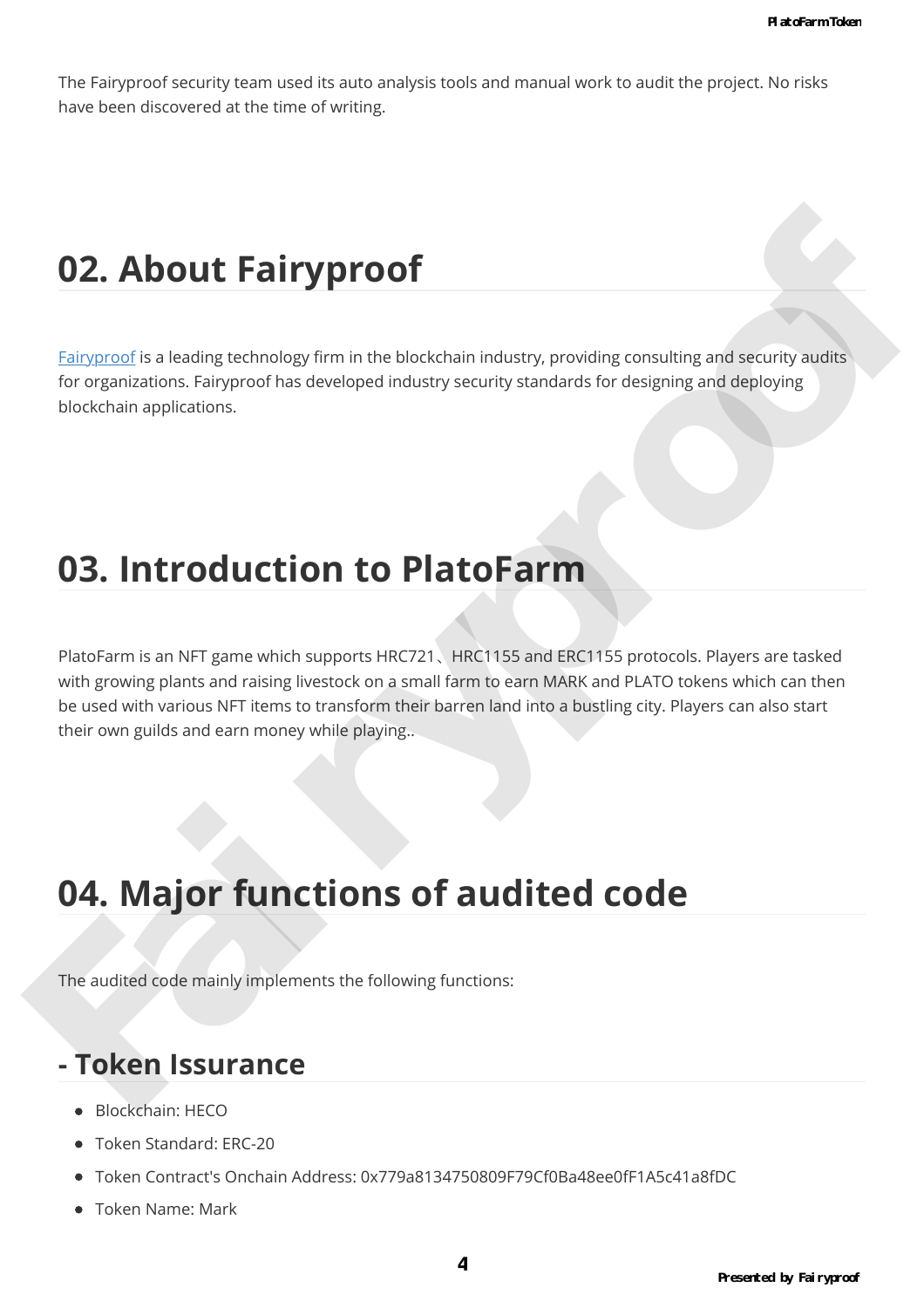- Token Symbol: MARK
- **Precisions: 18**
- Max Supply: 1095 billion
- Mint/Burn: Yes
- Transaction Pause/Freeze: No
- Loss of Quantity in Transactions: No
- Misc:
	- the right to mint Marks has been transferred to MarkMinter and MarkMinter controls Mark's max supply
	- the right to burn Marks has been transferred to MarkMinter

### **- Mintage Control by MarkMinter**

- MarkMinter can mint Marks only after it is granted the owner's rights
- Minting can be triggered only once. After minting is triggered, Mark will be gradually minted.
- After minting is triggered, 1 billion Marks will be minted in every 28800 blocks.
- The max supply of the Mark token is 1095 billion. After minting is triggered, minting of the Mark token will stop after 31536000 blocks Financial Prace Teams<br>
Fairwork of Quanty in Transactions: No<br>
Fairwork of the right to minit Marks has been transferred to MarkMinter and MarkMater controls. Mark mass<br>
supply<br>
Fairwork of the right to burn Marks has been
	- Burns Marks

# **05. Coverage of issues**

The issues that the Fairyproof team covered when conducting the audit include but are not limited to the following ones:

- Re-entrancy Attack
- Replay Attack
- Reordering Attack
- Miner's Advantage
- Rollback Attack
- **DDos Attack**
- **Transaction Ordering Attack**
- Race Condition
- Access Control
- Integer Overflow/Underflow
- Timestamp Attack
- **•** Gas Consumption
- Inappropriate Callback Function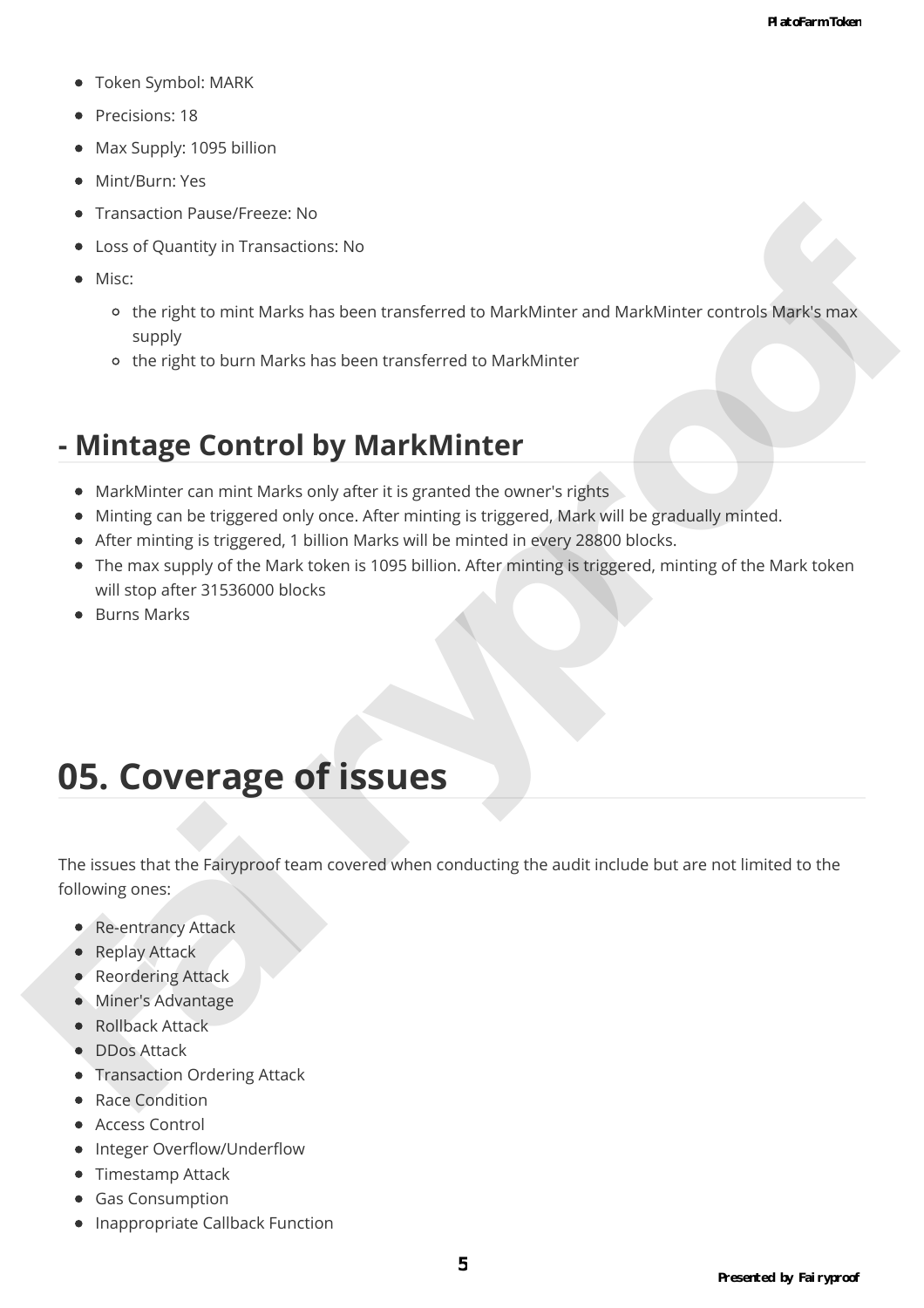- Function Visibility
- Implementation Vulnerability
- Uninitialized Storage Pointer
- Arithmetic Precision
- Tx.origin
- Fake Deposit
- Shadow Variable
- Design Vulnerability
- **•** Token Issurance
- Admin Rights
- Inappropriate Proxy Design
- Inappropriate Use of Slots
- **•** Asset Security
- Contract Upgrade/Migration
- Code Improvement
- Misc

# **06. Severity level reference**

Every issue in this report was assigned a severity level from the following:

**Critical** severity issues need to be fixed as soon as possible.

**High** severity issues will probably bring problems and should be fixed.

**Medium** severity issues could potentially bring problems and should eventually be fixed.

**Low** severity issues are minor details and warnings that can remain unfixed but would be better fixed at some point in the future. Finder Design (Minited Diliy)<br>
Shadow Vorholde<br>
A charles Responsibility<br>
Fair is propriate the original property<br>
A charles Responsibility<br>
Content Upgrade/Migration<br>
Content Upgrade/Migration<br>
Content Upgrade/Migration<br>

**Neutral** is not an issue or risk but a suggestion for code improvement.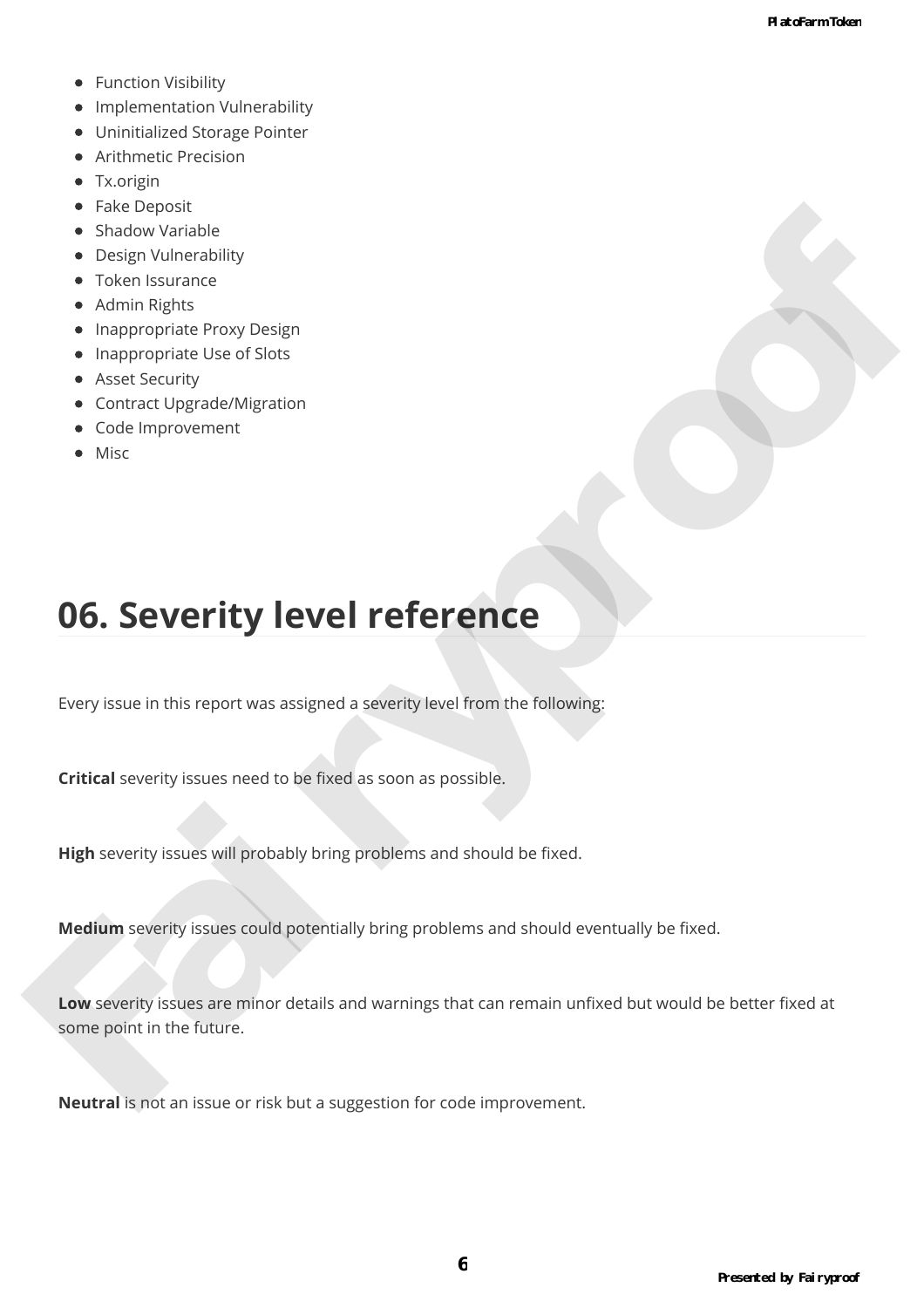# **07. List of issues by severity**

### **- N/A**

# **08. Issue descriptions**

**- N/A**

# **09. Recommendations to enhance the overall security** 98. Issue descriptions<br>- N/A<br>99. Recommendations to enhance the overall<br>security<br>welts some recommendations in this section. They are not mandatory but will enhance the overall security<br>- N/A<br>- N/A

We list some recommendations in this section. They are not mandatory but will enhance the overall security of the system if they are adopted.

### **- N/A**